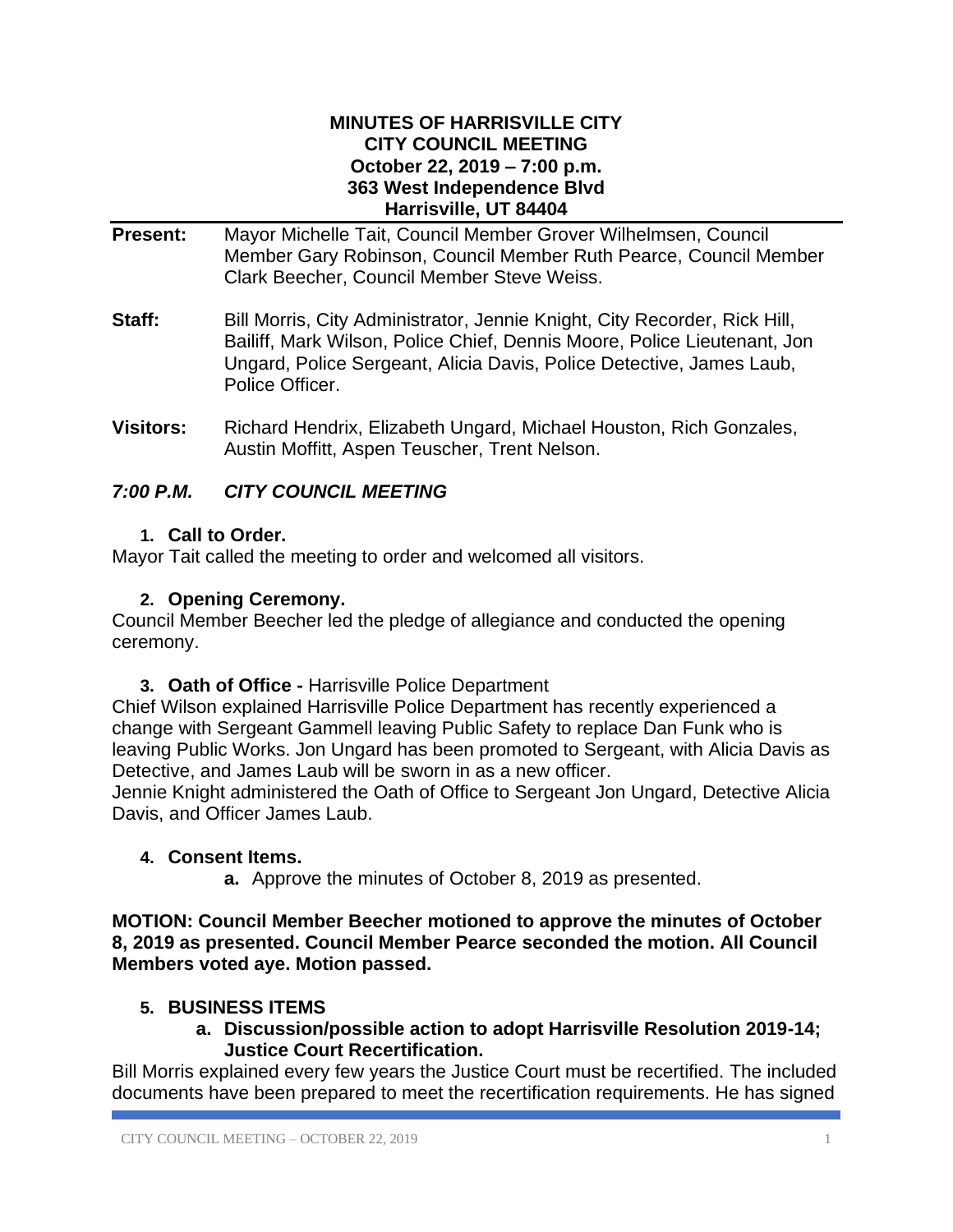off as the City Attorney and recommends approval. Council Member Beecher commented on how many requirements there are for recertification.

**MOTION: Council Member Wilhelmsen motioned to adopt Harrisville Resolution 2019-14; Justice Court Recertification. Council Member Weiss seconded the motion. A Roll Call Vote was taken.**

| <b>Council Member Weiss</b>      | Yes        |
|----------------------------------|------------|
| <b>Council Member Beecher</b>    | <b>Yes</b> |
| <b>Council Member Pearce</b>     | <b>Yes</b> |
| <b>Council Member Robinson</b>   | <b>Yes</b> |
| <b>Council Member Wilhelmsen</b> | <b>Yes</b> |

**Motion passed 5-0.**

#### **b. Discussion/possible action to approve Harrisville General Election Poll Workers and Locations.**

Jennie Knight explained there are six vote centers available for voters on Election Day. The list included the poll workers that will be working each of these locations. Since voters are allowed to vote at any of the vote centers, all of the locations and poll workers need to be approved.

**MOTION: Council Member Weiss motioned to approve Harrisville General Election Poll Workers and Locations. Council Member Robinson seconded the motion. All Council Members voted aye. Motion passed.**

#### **6. Public Comments -** *(3 minute maximum)*

No public comments were offered.

#### **7. Mayor/Council Follow-Up:**

Mayor Tait reminded Council of the Fall Festival on Monday, October 28<sup>th</sup> at 5pm. Donuts and hot chocolate will be provided for the public. She is hoping this will be a well-attended event.

Mayor Tait informed Council a bid will be received tomorrow at 1pm to see what the cost will be to upgrade the Council Room audio system.

Council Member Robinson asked if Council has given any more consideration to moving public comments to the beginning of the meeting. Mayor and Council agreed to move the comment period to the beginning of the meeting.

Council Member Robinson asked if a letter has been sent to the resident regarding the four way stops. Bill Morris said staff has not received an update on this item.

Bill Morris reported the radar stop signs will be installed by the end of the month.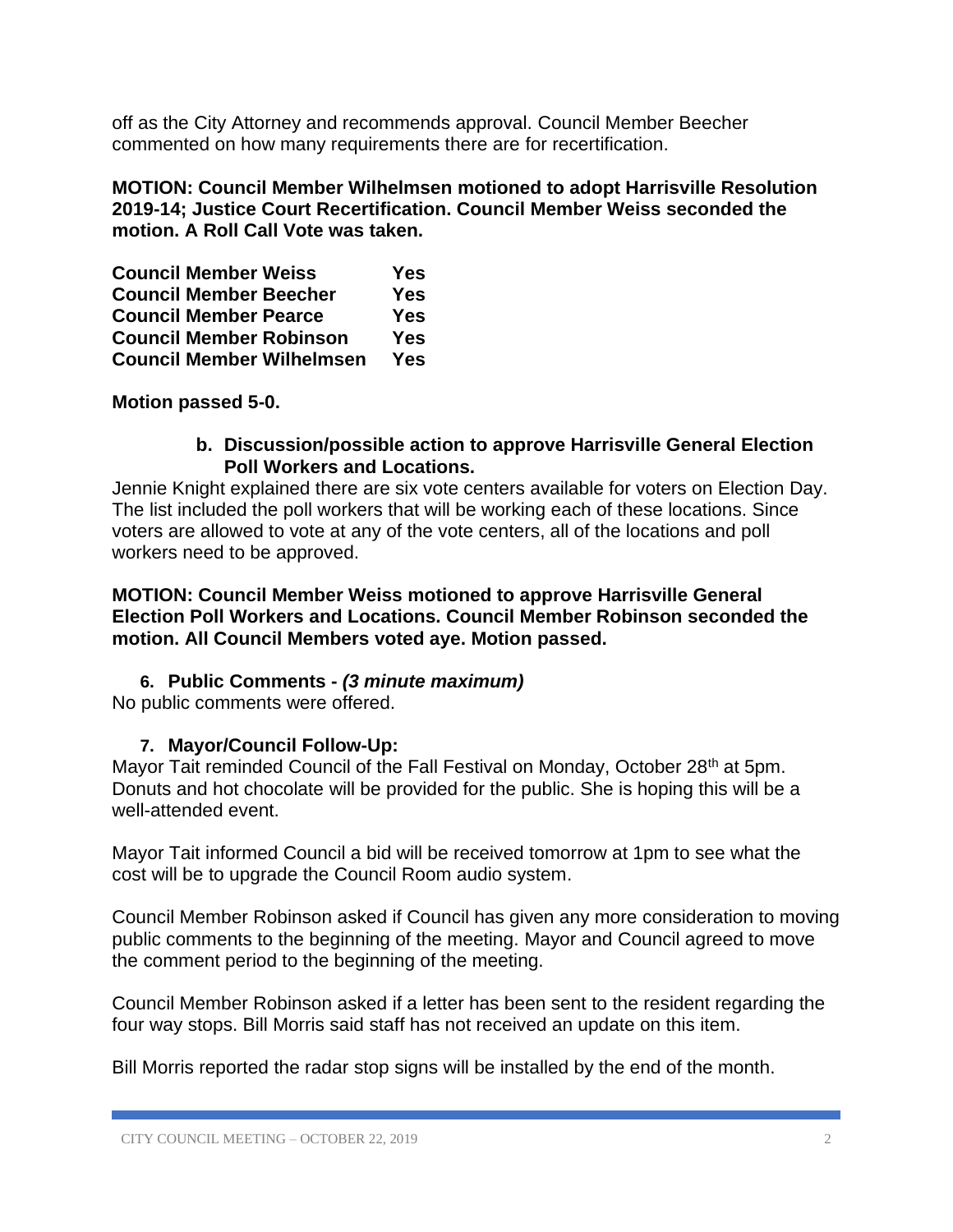Council Member Robinson asked where in the process is the annexation, with regard to what is happening in the media. Bill Morris responded a public hearing at the City Council level will be held on November 12th, 2019. Council Member Robinson asked for clarification on the state law. Bill Morris explained the Annexation Policy Plan is what is subject for approval, the actual annexation is a separate process. Bill Morris directed staff to send out the state law requirements to Council outlining the annexation procedure.

Council Member Wilhelmsen asked about traffic signs. He stated before 1100 North was constructed, residents in Cinnamon Park were concerned with the amount of traffic. Bill Morris explained requirements for signage. Council Member Weiss asked about consideration of flashing signs for cross walks. Bill Morris explained this type of signage is very expensive; approximately \$17,000 per sign. Council Member Robinson asked about flags at cross walks. Bill Morris suggested having a work session to discuss transportation issues.

Council Member Robinson asked if the storm water project on 750 West has been started. Bill Morris reported staff has not received an update on the status of this project.

**8. CLOSED EXECUTIVE SESSION:** Utah State Code §52-4-205(1)(a): The Council may consider a motion to enter into Closed Executive Session for the purpose of discussion of character, professional competence, or physical or mental health of individual(s).

**MOTION: Council Member Weiss motioned to close the public meeting and enter a Closed Executive Session. Council Member Wilhelmsen seconded the motion. A Roll Call vote was taken.**

| <b>Council Member Weiss</b>      | Yes        |
|----------------------------------|------------|
| <b>Council Member Beecher</b>    | Yes        |
| <b>Council Member Pearce</b>     | <b>Yes</b> |
| <b>Council Member Robinson</b>   | <b>Yes</b> |
| <b>Council Member Wilhelmsen</b> | <b>Yes</b> |

**Motion passed 5-0.**

Mayor and Council convened into a Closed Executive Session.

**MOTION: Council Member Pearce motioned to close the Closed Executive Session and reopen the public meeting. Council Member Wilhelmsen seconded the motion. A Roll Call vote was taken.**

| <b>Council Member Weiss</b>   | Yes |
|-------------------------------|-----|
| <b>Council Member Beecher</b> | Yes |
| <b>Council Member Pearce</b>  | Yes |